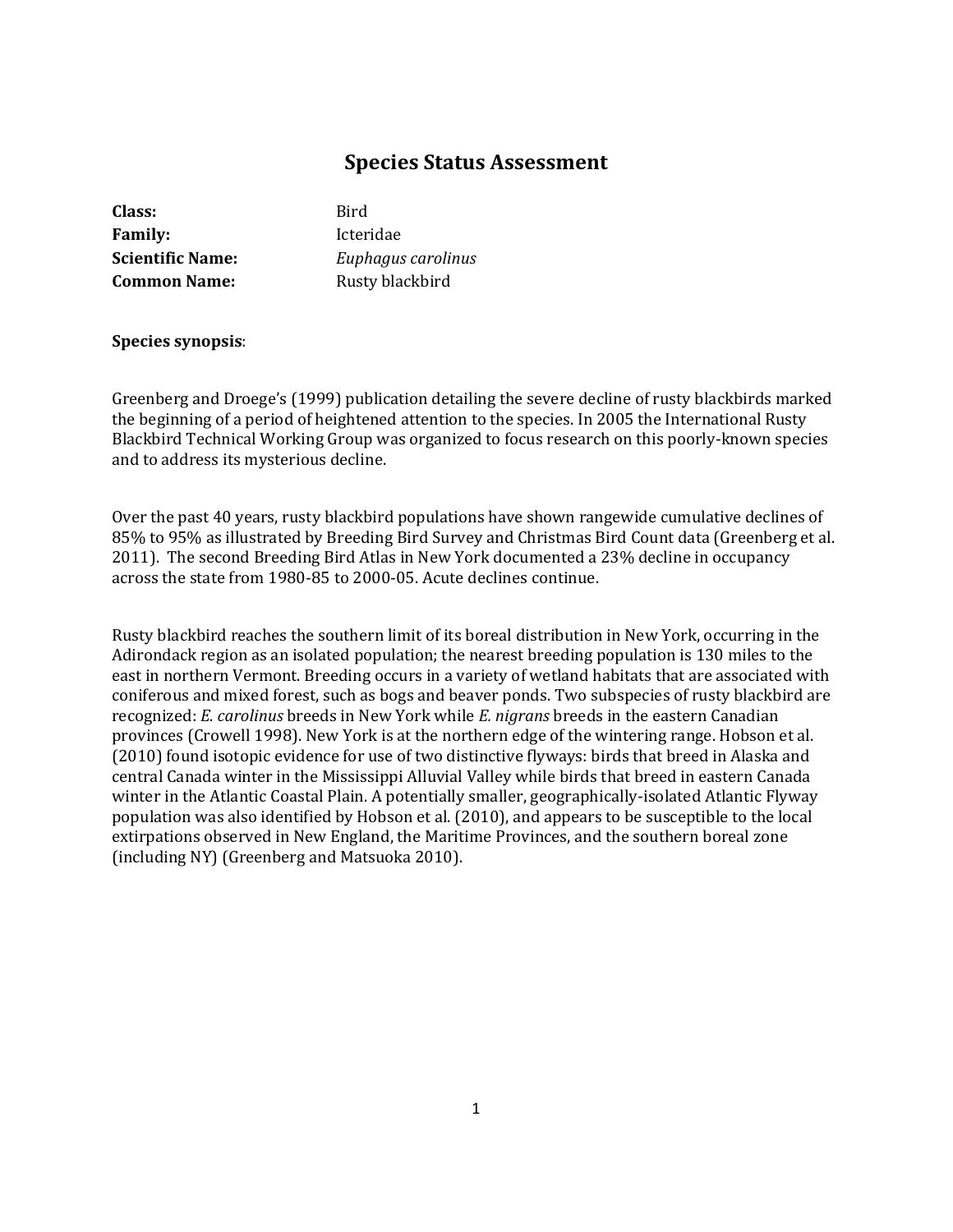#### **I. Status**

#### **a. Current and Legal Protected Status**

- **i. Federal Not Listed Candidate?** No
- **ii. New York** <u>\_\_\_\_SGCN \_\_\_\_\_\_\_\_\_\_</u>

#### **b. Natural Heritage Program Rank**

- **i. Global \_\_\_\_**G4**\_\_\_\_\_\_\_\_\_\_\_\_\_\_\_\_\_\_\_\_\_\_\_\_\_\_\_\_\_\_\_\_\_\_\_\_\_\_\_\_\_\_\_\_\_\_\_\_\_\_\_\_\_\_\_\_\_\_\_\_\_**
- **ii. New York \_\_\_\_**S2B**\_\_\_\_\_\_\_\_\_\_\_\_\_\_\_\_\_\_\_\_\_\_\_ Tracked by NYNHP? \_\_**Yes\_**\_\_**

#### **Other Rank:**

Partners in Flight – Watch List USFWS – Bird of Conservation Concern Audubon Watch List - Yellow COSEWIC – Special Concern IUCN – Red List of Threatened Species

#### **Status Discussion:**

Rusty blackbird is an uncommon breeder in New York, occurring only in the Adirondack Mountains. In western New York, it is a very common and locally very abundant migrant. During winter, rusty blackbirds are rare but local, especially near the coast. Rusty blackbirds are ranked as Imperiled in New York and Critically Imperiled in Massachusetts. Populations are considered Vulnerable in Vermont.

## **II. Abundance and Distribution Trends**

- **a. North America**
	- **i. Abundance**

**\_\_X\_\_ declining \_\_\_\_\_increasing \_\_\_\_\_ stable \_\_\_\_\_unknown**

**ii. Distribution:**

**\_\_X\_\_ declining \_\_\_\_\_increasing \_\_\_\_\_\_ stable \_\_\_\_\_ unknown**

**Time frame considered: \_\_\_\_\_\_**1966-2010, 2000-2010**\_\_\_\_\_\_\_\_\_\_\_\_\_\_\_\_\_\_\_\_\_\_\_\_\_**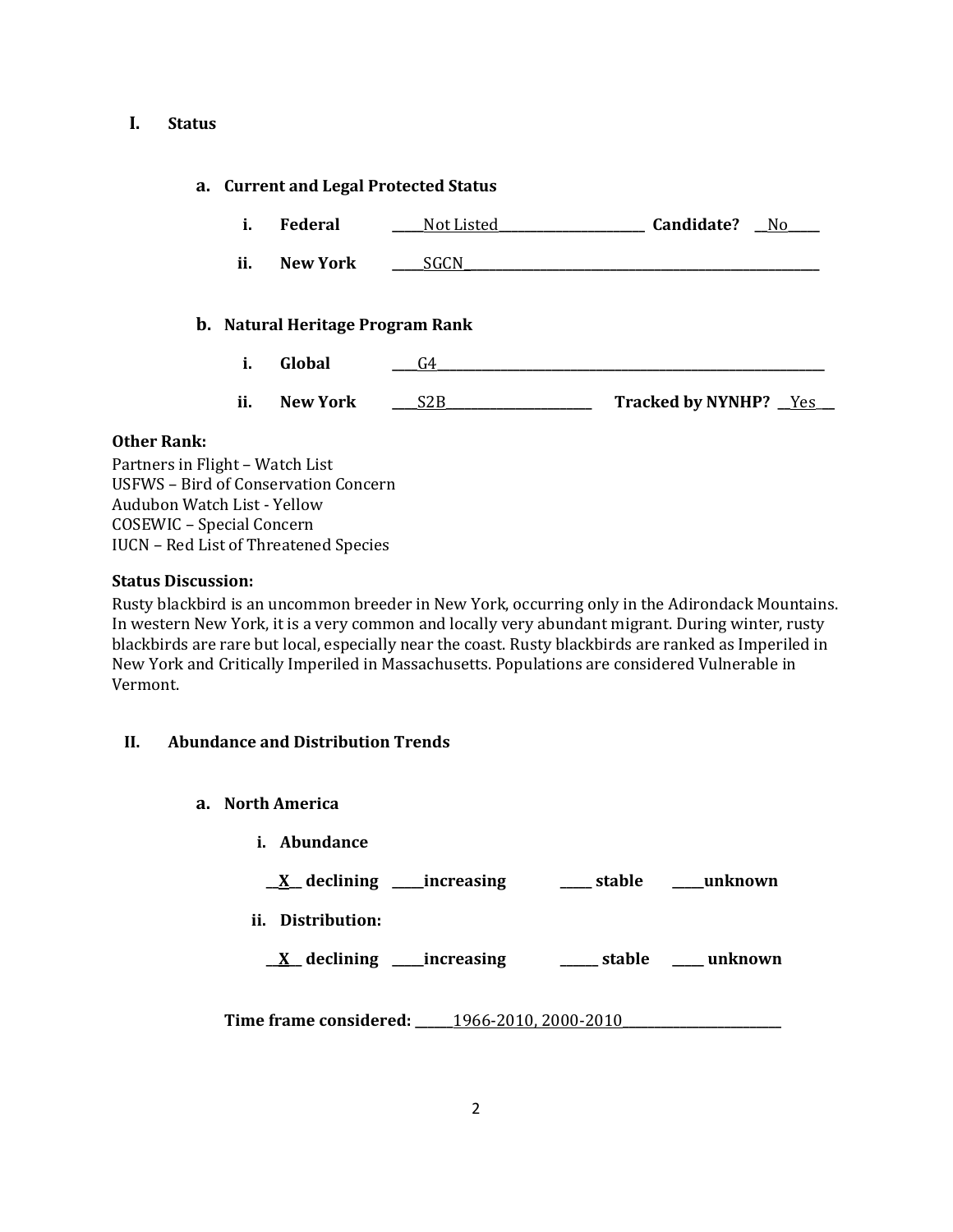- **b. Regional** 
	- **i. Abundance**

| $\underline{X}$ declining ______ increasing             | stable | unknown |
|---------------------------------------------------------|--------|---------|
| ii. Distribution:                                       |        |         |
| $X$ declining ______ increasing                         | stable | unknown |
| Regional Unit Considered: _Severe Decline in Northeast_ |        |         |
| Time Frame Considered: 2000-2010                        |        |         |

# **c. Adjacent States and Provinces**

| <b>CONNECTICUT</b> |                                                                  |  |
|--------------------|------------------------------------------------------------------|--|
| i. Abundance       |                                                                  |  |
|                    | ___ declining ____increasing _______stable ___ <u>X</u> _unknown |  |
| ii. Distribution:  |                                                                  |  |
|                    |                                                                  |  |
|                    |                                                                  |  |
|                    |                                                                  |  |
|                    |                                                                  |  |
| i. Abundance       |                                                                  |  |
| ii. Distribution:  |                                                                  |  |
|                    |                                                                  |  |
|                    |                                                                  |  |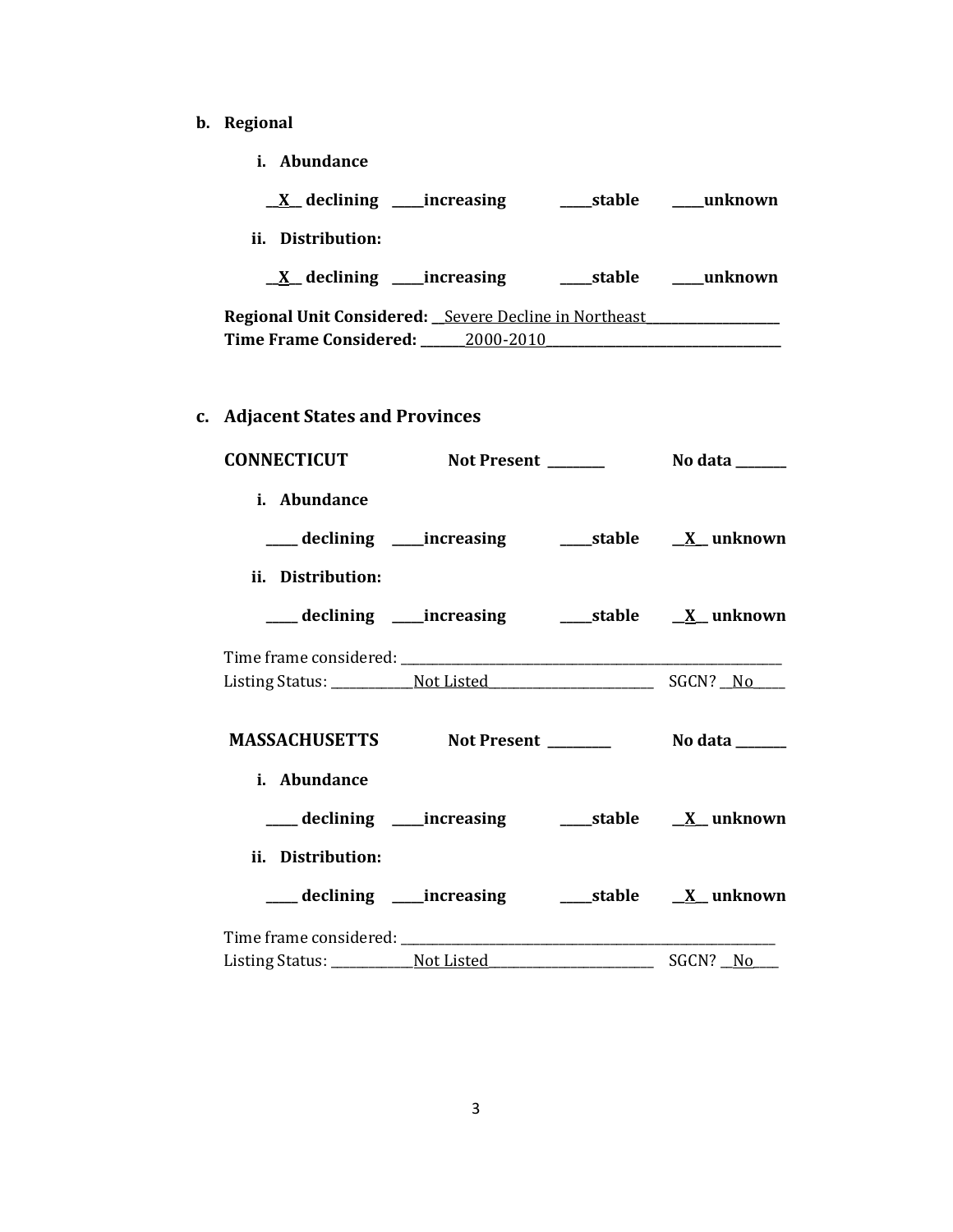| NEW JERSEY Not Present ________ No data ______ |                                                          |                 |
|------------------------------------------------|----------------------------------------------------------|-----------------|
| i. Abundance                                   |                                                          |                 |
| ii. Distribution:                              |                                                          |                 |
|                                                |                                                          |                 |
|                                                |                                                          |                 |
| <b>ONTARIO</b>                                 |                                                          |                 |
| i. Abundance<br>ii. Distribution:              |                                                          |                 |
|                                                |                                                          |                 |
| Time frame considered: 1981-85 to 2001-05      |                                                          |                 |
| PENNSYLVANIA Not Present _______               |                                                          | No data _______ |
| i. Abundance                                   | ___ declining ____increasing ______stable ___ X__unknown |                 |
| ii. Distribution:                              | declining ____increasing ______stable <u>X</u> _unknown  |                 |
|                                                |                                                          |                 |
|                                                |                                                          | $SGCN?$ No      |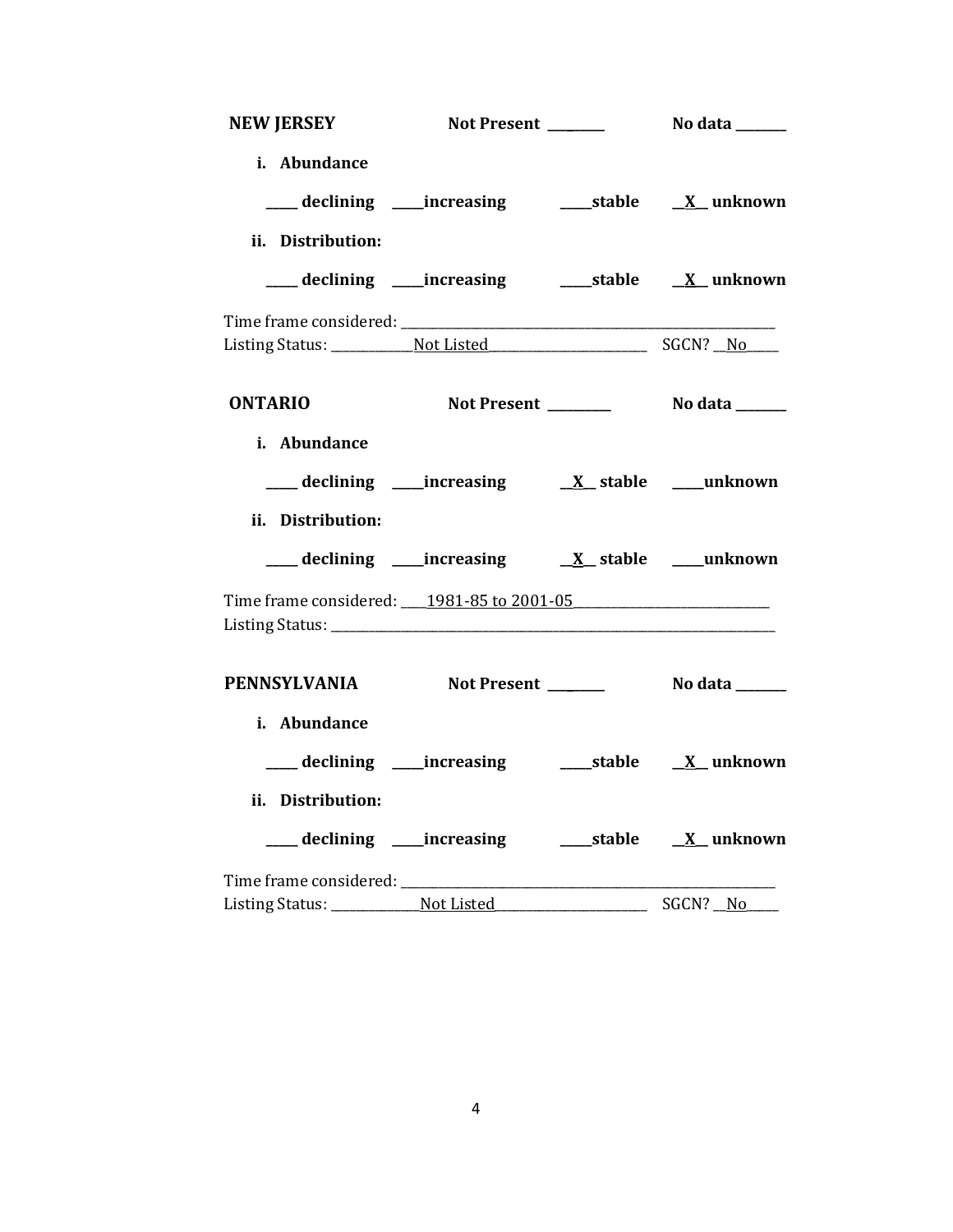| <b>QUEBEC</b>     |                                                             |  |
|-------------------|-------------------------------------------------------------|--|
| i. Abundance      |                                                             |  |
|                   | <u>X</u> declining ____increasing ______stable _____unknown |  |
| ii. Distribution: |                                                             |  |
|                   |                                                             |  |
|                   | Time frame considered: 1984-89 to 2012                      |  |
|                   |                                                             |  |
|                   | VERMONT Not Present ________ No data ______                 |  |
| i. Abundance      |                                                             |  |
|                   | <u>X</u> declining ____increasing _______stable ____unknown |  |
| ii. Distribution: |                                                             |  |
|                   |                                                             |  |
|                   |                                                             |  |
|                   |                                                             |  |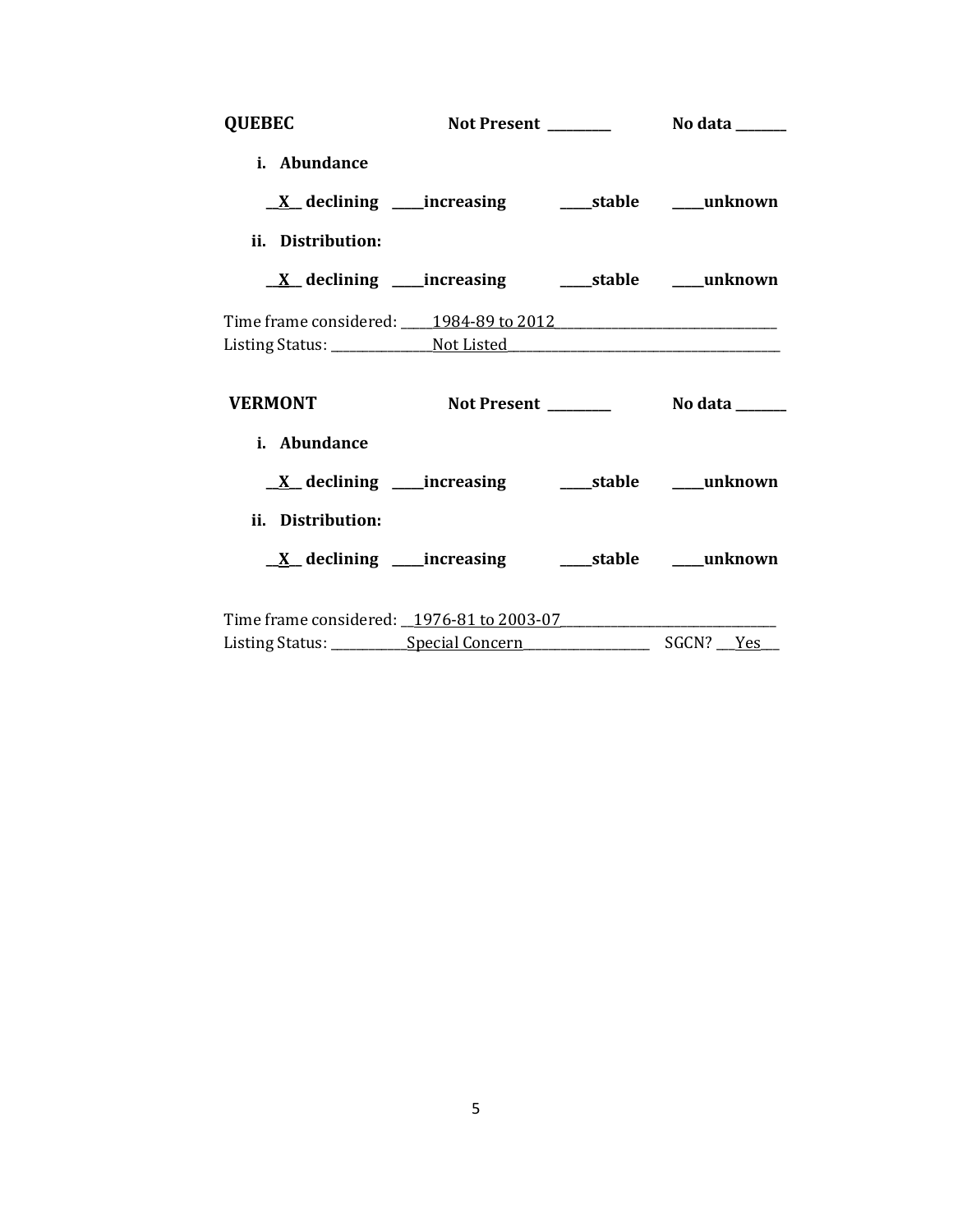| d. NEW YORK                                   |  | No data        |
|-----------------------------------------------|--|----------------|
| <i>i.</i> Abundance                           |  |                |
| $X$ declining increasing                      |  |                |
| ii. Distribution:                             |  |                |
| $X$ declining increasing                      |  | stable unknown |
| Time frame considered: ___ 1980-85 to 2000-05 |  |                |

## **Specify any monitoring activities or regular surveys that are conducted in New York.**

The Wildlife Conservation Society has conducted surveys for boreal breeding birds at a number of locations in the Adirondack Park since 2003 (Glennon 2010). Rusty blackbird is one of 12 target species.

**Trends Discussion** (attach map of North American/regional and New York distribution)**:**



**Figure 1**: Trend in rusty blackbird abundance from the Christmas Bird Count (Sauer et al. 2004). Year 50 corresponds to 1950, etc.

Breeding Bird Survey data show a survey-wide population decline of 12.5% per year from 1966 to 2005. This trend corresponds to a 95% loss of the population since 1966 and represents one of the largest population declines documented by the BBS (Greenberg et al. 2011). An analysis of early ornithological literature by Greenberg and Droege (1999) suggests that rusty blackbird was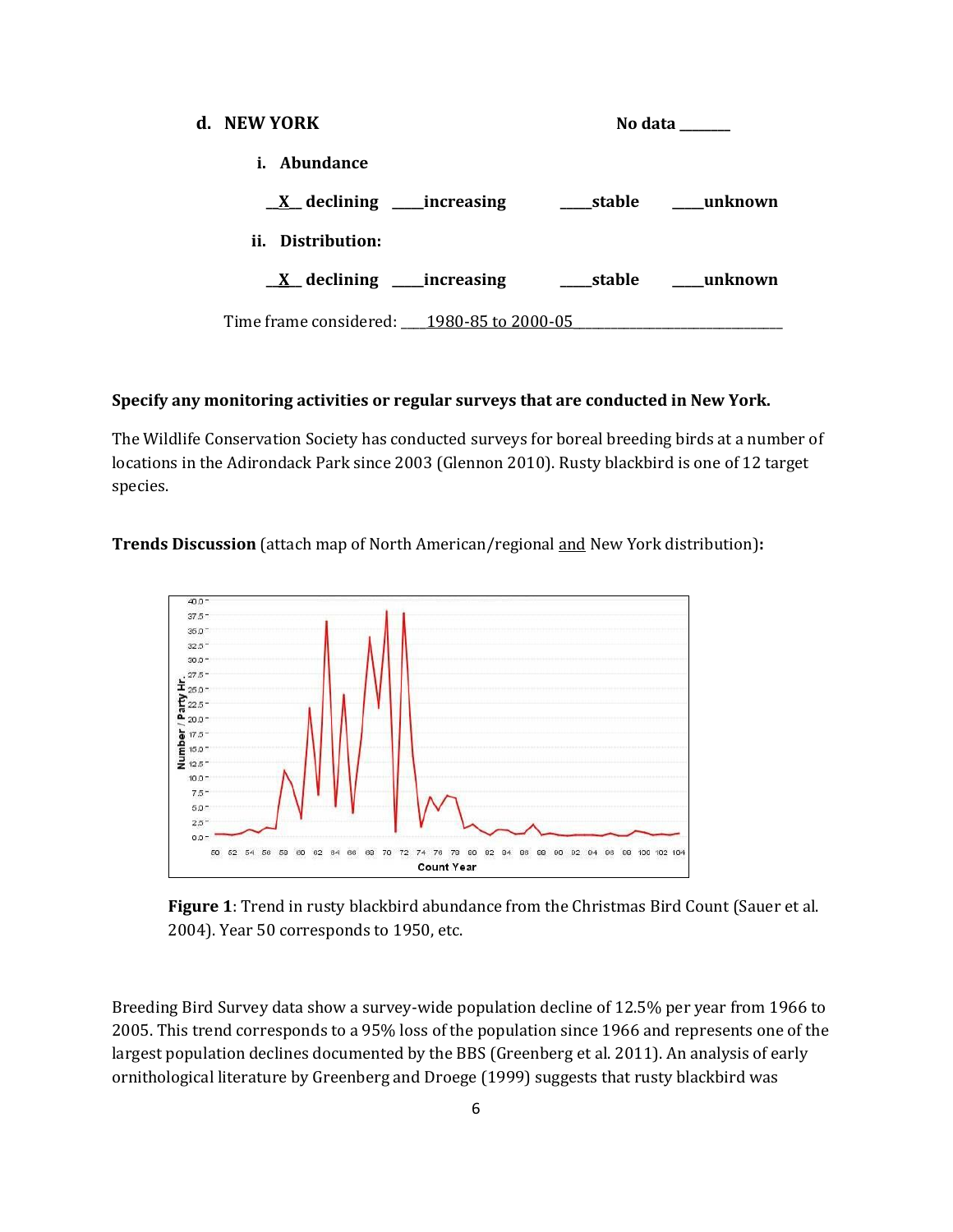declining well before the advent of the Breeding Bird Survey in 1966. In addition to long-term declines, more recent range retractions have been documented in central and western Canada (see Greenberg and Matsuoka 2010) and Maine (Powell 2008).

Population trends in Quebec show an important annual fluctuation in the number of rusty blackbirds recorded, which suggests that this species could be cyclic (Savard et al. 2011) but a severe long-term decline has also been documented by both the Breeding Bird Survey and Christmas Bird Counts.

Christmas Bird Count data for North America from 1966 to 2005 show a decline of 4.5% per year, a rate that would result in a population decline of 85% over that period (Greenberg et al. 2011). COSEWIC (2006) notes that despite the limitations of the CBC data (counts may be underestimated because rusty blackbirds mix with groups of similar species), it is the best indication of population trends for rusty blackbird because most of the wintering area is surveyed.

In New York Crowell (1998) noted rusty blackbird as an uncommon breeder that was however "evidently increasing." The second Breeding Bird Atlas documented a 23% decline in occupancy from 1980-85 to 2000-05. Breeding Bird Survey data for New York show a nonsignificant decline of 1.5% per year from 1966 to 2010 and a nonsignificant decline of 1.4% per year from 2000 to 2010. The nearest breeding population—in northern Vermont—declined by 23% from 1976-81 to 2003- 07.

The Wildlife Conservation Society conducted point counts for 12 boreal species at 59 sites in the Adirondack Park from 2007-2011. Rusty blackbird had an occupancy rate of 15%, the lowest of the 12 focal species, and a local extinction rate of 47%, the highest of the focal species.



**Figure 1.** Rusty blackbird occurrence in New York State during the second Breeding Bird Atlas (McGowan and Corwin 2008).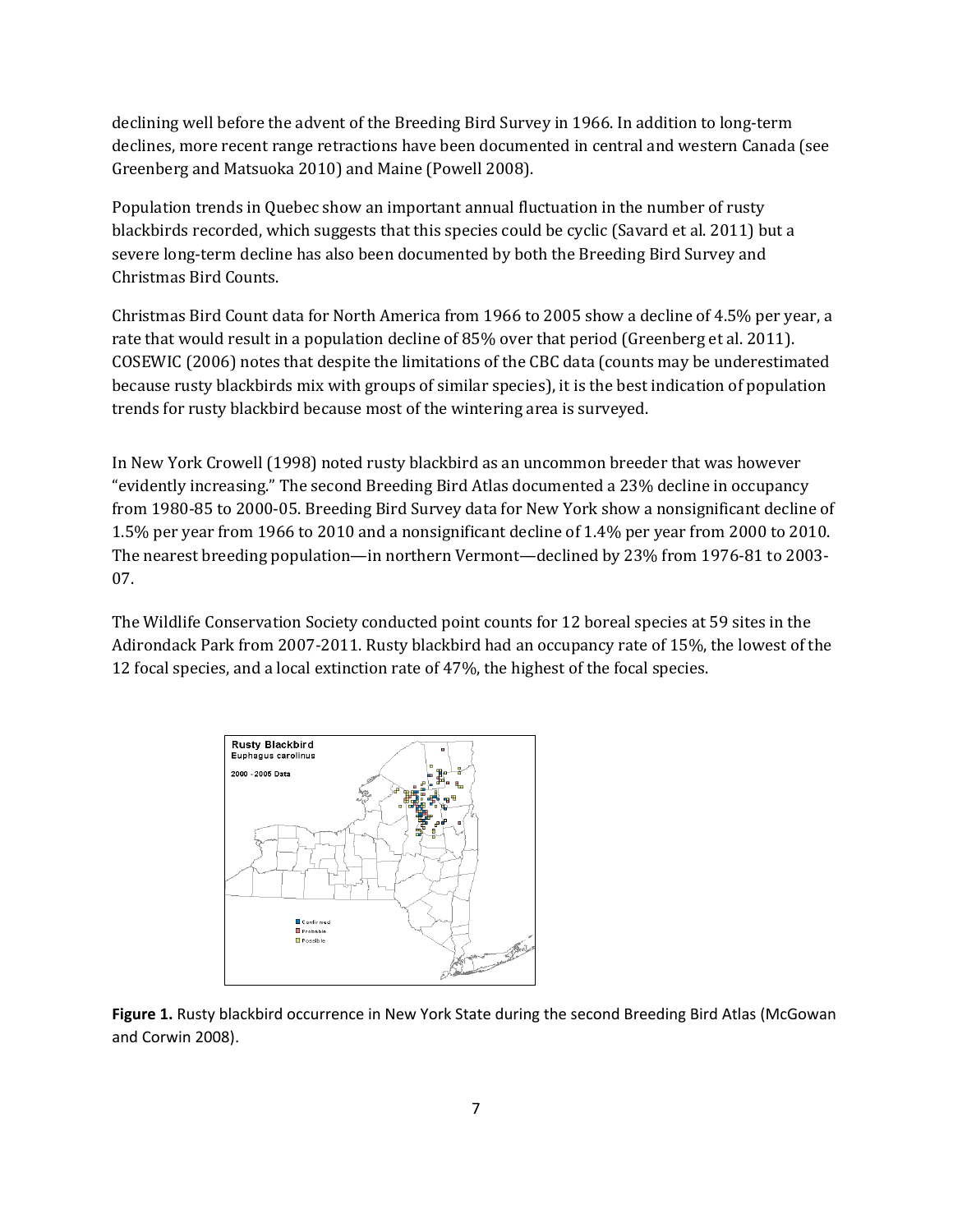

**Figure 2**. Change in rusty blackbird occurrence in New York State between the first Breeding Bird Atlas and the second Breeding Bird Atlas (McGowan and Corwin 2008).



**Figure 3**: Distribution of rusty blackbird in North America (Birds of North America Online)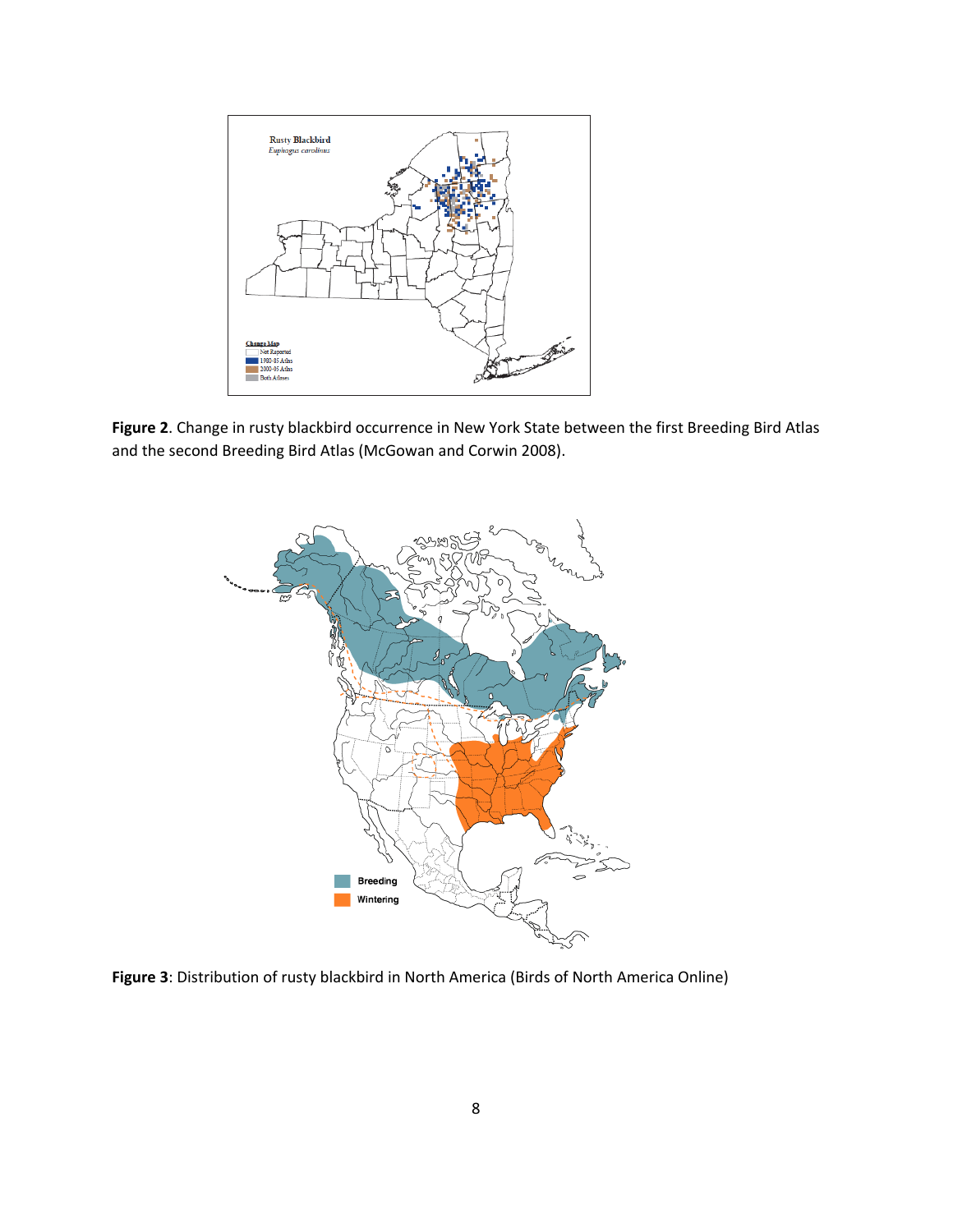

**Figure 4**: Conservation status of rusty blackbird in North America (NatureServe 2013)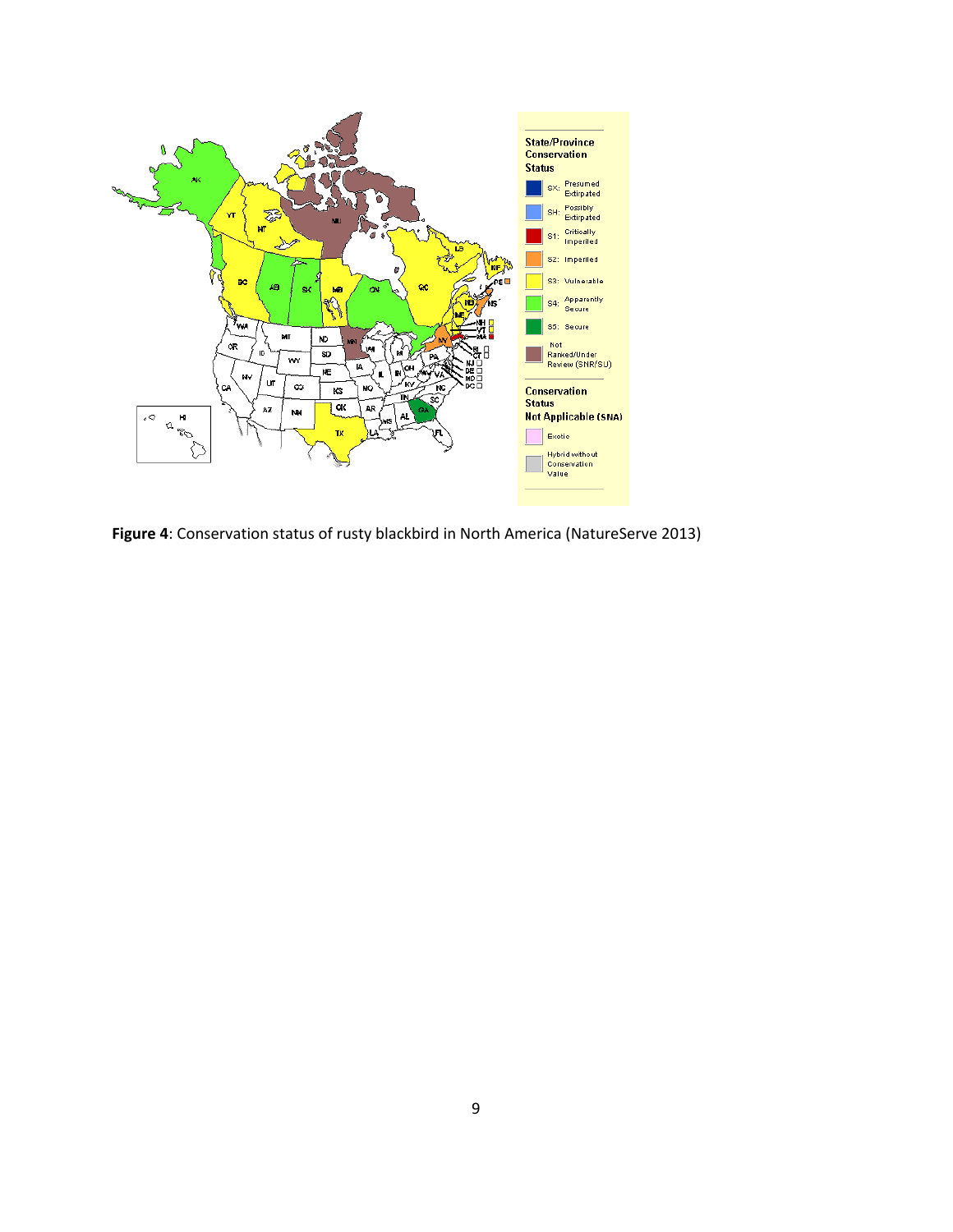#### **III. New York Rarity, if known:**

| <b>Historic</b> | # of Animals | # of Locations | % of State |
|-----------------|--------------|----------------|------------|
| prior to 1970   |              |                |            |
| prior to 1980   |              |                |            |
| prior to 1990   |              |                |            |

#### **Details of historic occurrence:**

The first Breeding Bird Atlas (1980-85) documented occupancy in a total of 151 survey blocks statewide. Breeding was Confirmed in 51 blocks (34%). Records were centered in the Adirondack Mountains with a peripheral population of three survey blocks with Probable records in the Tug Hill.

| Current | # of Animals | # of Locations | % of State |
|---------|--------------|----------------|------------|
|         |              |                | 20/2       |

## **Details of current occurrence:**

The second Breeding Bird Atlas (2000-05) documented occupancy in a total of 117 survey blocks statewide. Breeding was Confirmed in 32 blocks (27%). Between Atlas surveys, occupancy declined by 23%. The number of Confirmed records dropped by 37% and birds were not documented in Tug Hill.

#### **New York's Contribution to Species North American Range:**

| % of NA Range in New York | <b>Classification of New York Range</b> |
|---------------------------|-----------------------------------------|
| $X = 0.5\%$               | Core                                    |
| $6 - 10\%$                | ___Peripheral                           |
| $11 - 25%$                | $X$ Disjunct                            |
| $26 - 50\%$               | Distance to core population:            |
| $>50\%$                   | $\sim$ 130 mi                           |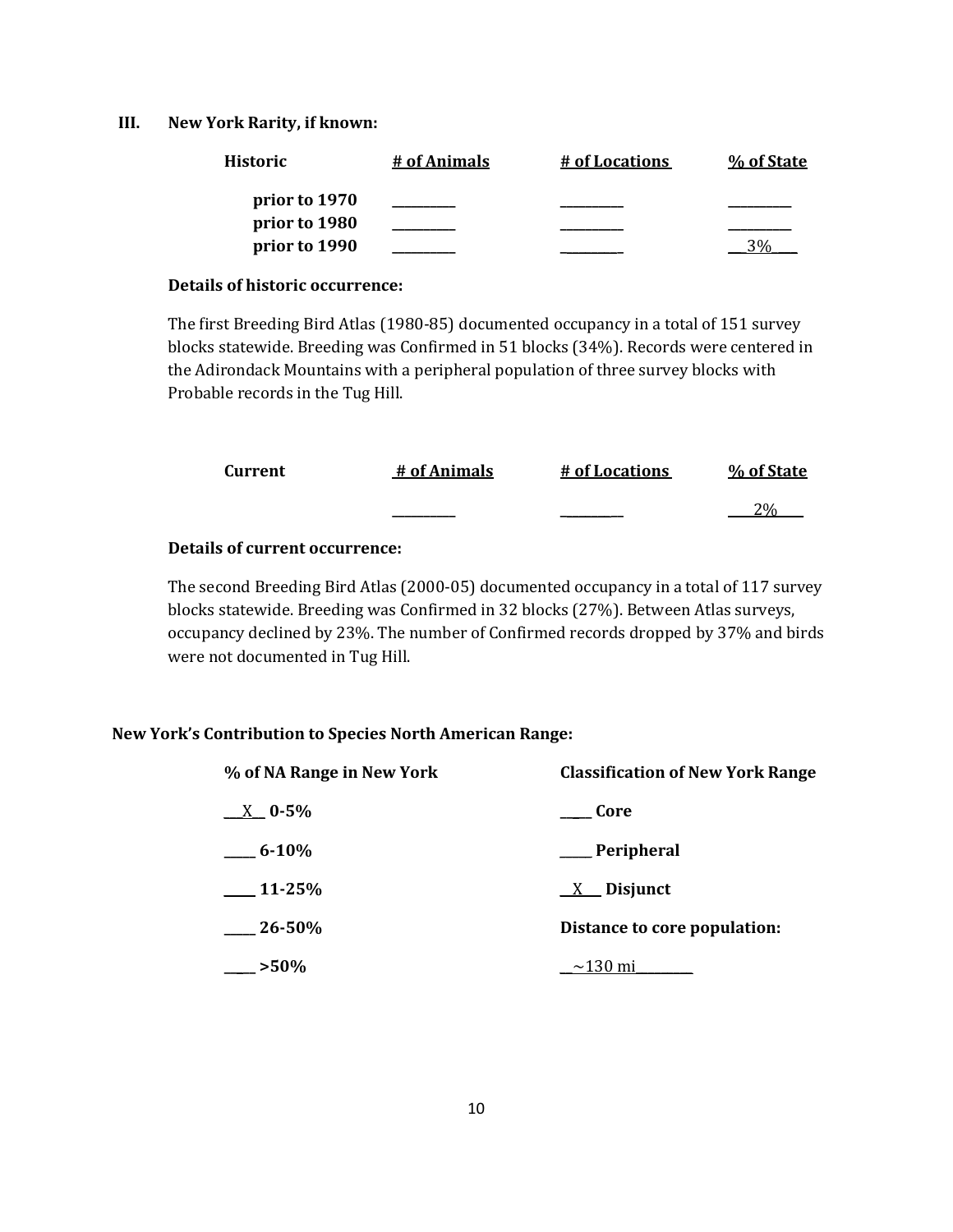## **IV. Primary Habitat or Community Type:**

- 1. Riparian
- 2. Conifer Forest Swamp
- 3. Mixed Hardwood Swamp
- 4. Open Acidic Peatlands
- 5. Wet Meadow / Shrub Swamp

## **Habitat or Community Type Trend in New York:**

| Declining<br>X Stable                    | Increasing<br><b>Unknown</b> |
|------------------------------------------|------------------------------|
| Time frame of decline/increase: ________ |                              |
| <b>Habitat Specialist?</b>               | Yes.<br>X No                 |
| <b>Indicator Species?</b>                | Yes<br>No                    |

## **Habitat Discussion:**

The rusty blackbird's breeding distribution corresponds to the boreal forest. The species is closely associated with water and can thus be found in a variety of habitats where these characteristics converge, including fens, alder-willow bogs, muskeg, beaver ponds, as well as forest opening such as the swampy edges of lakes and streams.

Rusty blackbirds have been referred to as "loosely colonial" (Orians 1985) though few colonies have been located. Powell (2008) found one such colony in Maine and speculated that colonial nesting was more common historically.

Peterson (1988) noted that rusty blackbirds in New York breed in boreal bogs, ponds, and swamps—often with standing dead snags—surrounded by forest. Powell (2008) documented the use of small, stunted conifers (primarily spruce) at the edges of wetlands for nesting, areas that result in low predation rates.

During the winter, rusty blackbirds are rare and local, but occur regularly along the coast in wooded swamps and other wetlands, and occasionally visiting bird feeders (Crowell 1998).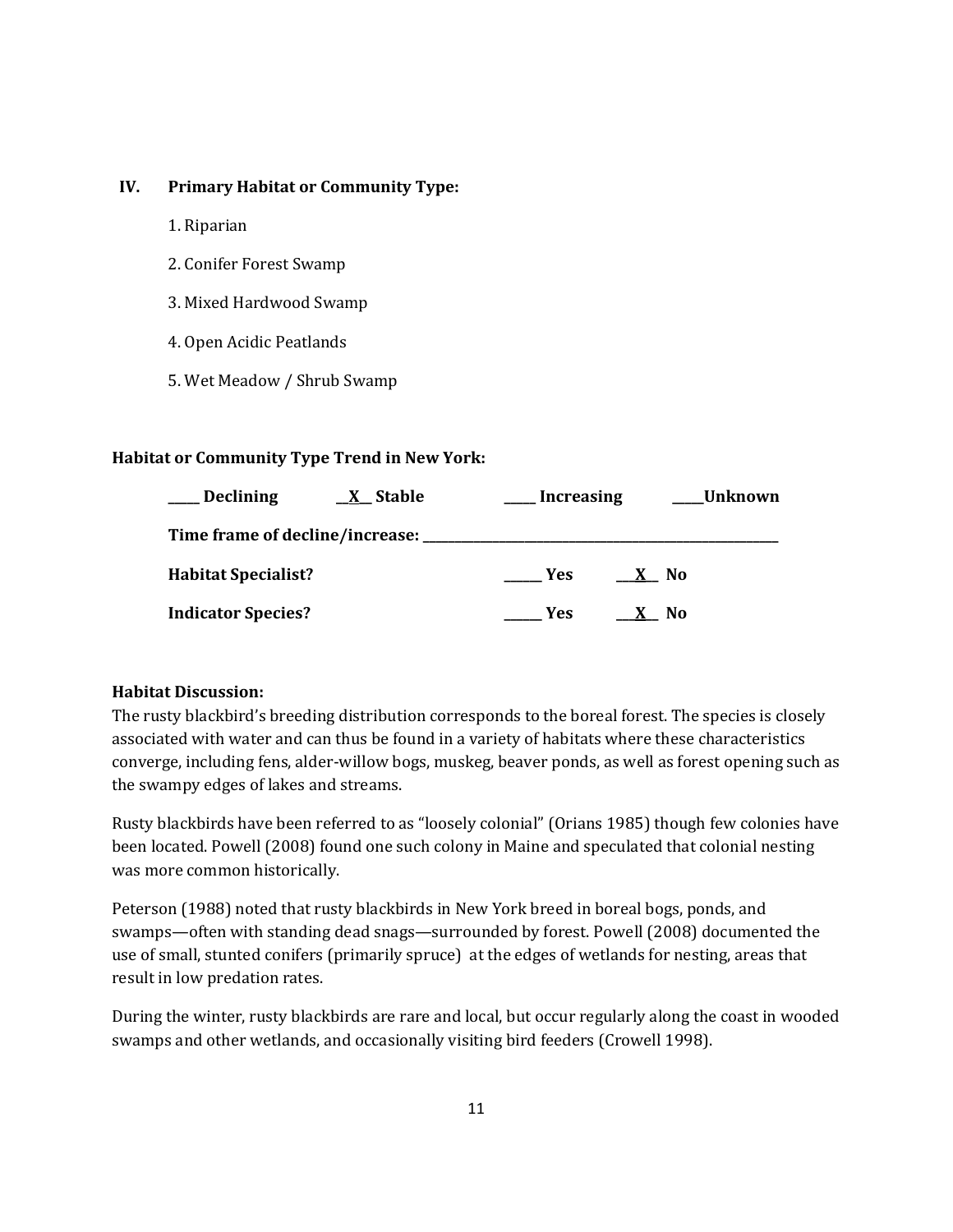- **V. New York Species Demographics and Life History**
	- **\_\_X\_\_ Breeder in New York**
		- **\_\_X\_\_ Summer Resident**
		- **\_\_X\_\_ Winter Resident**
		- **\_\_\_\_\_ Anadromous**

**\_\_\_\_\_ Non-breeder in New York**

- **\_\_\_\_\_ Summer Resident**
- **\_\_\_\_\_ Winter Resident**
- **\_\_\_\_\_ Catadromous**
- **\_\_\_\_\_ Migratory only**
- **\_\_\_\_\_Unknown**

## **Species Demographics and Life History Discussion:**

The age at first breeding is probably 1 year. There are not many studies that measure hatching success, but it appears to be high. One brood per year is probable, but re-nesting following nest failure is likely. A bird banded in Arkansas on 6 Apr 1931 was shot on 30 Jan 1939, for a life span of at least 8 yr, 9 mo (Cooke 1942). The nest failure rate appears to be low, but transition to independence could be a critical period. Predation by owls, accipters, and other raptors occurs, but impact on populations is not known. Substantial mortality to local populations may occur when rusty blackbirds are in mixed-species winter roosts subjected to blackbird control in the southern United States (Stickley et al. 1986).

In New England populations, Powell (2008) estimated the average rate of nest success to be 62%. Recent research suggests that rusty blackbirds have low site fidelity. Also, as early breeders, rusty blackbirds may be missed in bird surveys conducted in May or June when rusty blackbirds are quietly on nests.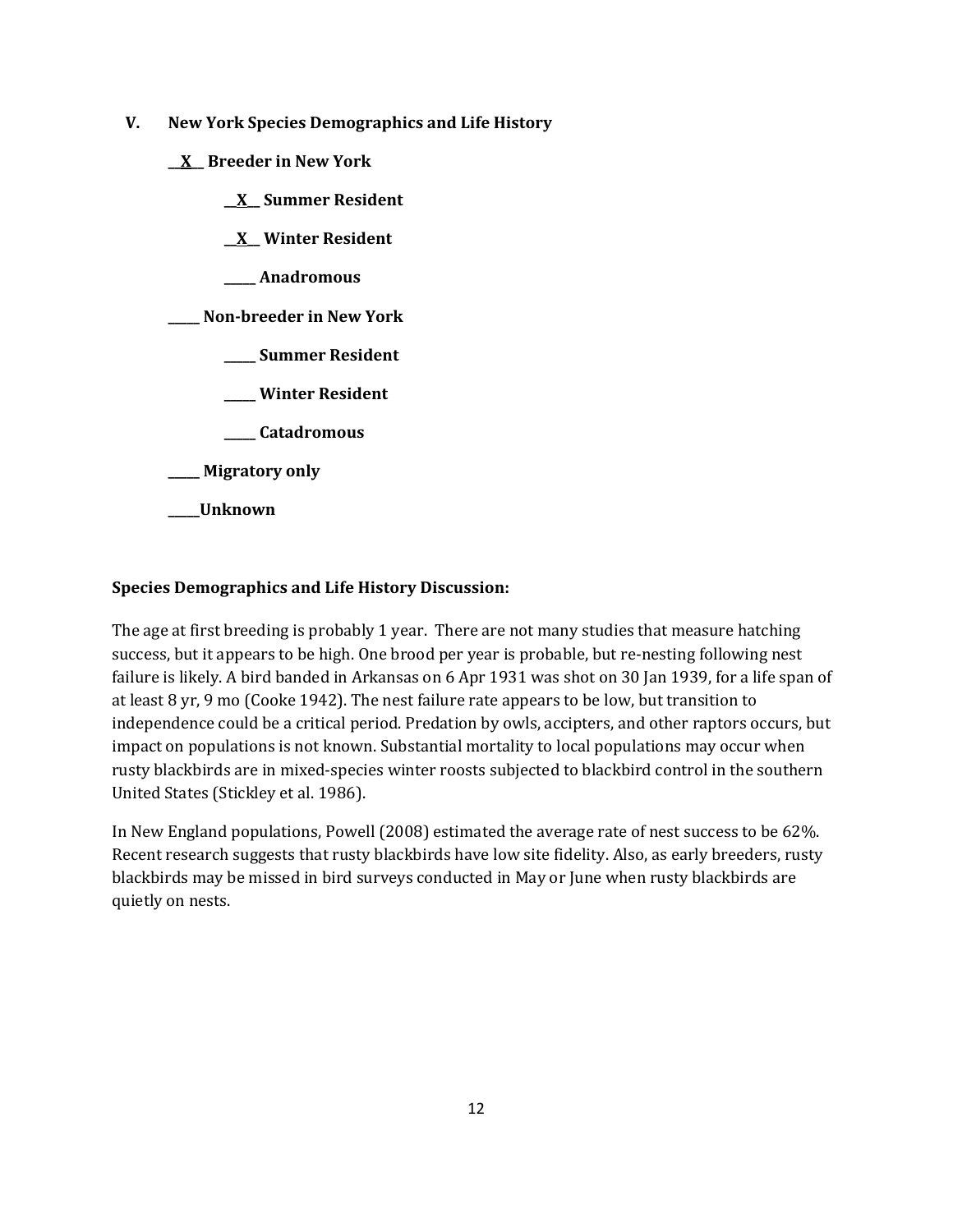#### **VI. Threats:**

The effects of exurban development on wildlife in the Adirondack Park have been studied by the Wildlife Conservation Society. A pattern has been observed in which the introduction of houses and roads into the landscape via residential development brings in a different set of predators and competitors that previously occurred in lower numbers (e.g., common grackle, red-winged blackbird). The combined effect of these changes tend to favor certain kinds of species over others—omnivores over insectivores, residents over migrants, generalists over habitat specialists (especially interior forest specialists), and tree nesters over ground nesters (Reed et al. 2012, Glennon and Kretser 2013). Rusty blackbird is a more specialized species that may compete with, or suffer higher predation from, the more common ones for which exurban development creates habitat.

Rusty blackbirds in the Adirondack Park are noted to colonize wetlands farther away from human infrastructure and are more likely to abandon wetlands closer to human infrastructure (M. Glennon, pers. comm.).

Within its breeding range in the boreal forest, this species could be affected by habitat alterations linked to global climate change (such as drying of wetlands) and to intensive forestry (Greenberg and Matsuoka 2010), as well as acidification of wetlands, and mercury contamination. Rusty blackbird was classified as "presumably stable" in regard to predicted climate change in an assessment of vulnerability conducted by the New York Natural Heritage Program (Schlesinger et al. 2011). However, McClure et al. (2012) found that the rusty blackbird's southern range has shifted northward by an average of 143km since 1966. Their work showed a disproportionate decline in low-latitude areas, which is indicative of a climate-induced retraction.

Rusty blackbird populations in the Northeast have blood mercury concentrations averaging 0.9ppm, high enough to generate concern with respect to negative reproductive effects (Osborne et al. 2011).

Intense efforts made beginning in the 1960s to control grackle and blackbird numbers—these species were considered important agricultural pests—also affected rusty blackbirds. Between 1974 and 1992, red-winged blackbird and European starling control programs were responsible for the extermination of 100,000 rusty blackbirds, which was 1% of the total number of birds killed in roosts (Dolbeer et al. 1997). Luscier et al. (2010) documented winter use of wetland forests as well as agricultural areas in which rusty blackbirds supplement their invertebrate diet with weed seeds and waste grains.

Greenberg and Matsuoka (2010) also note the potential negative effects of disease (West Nile virus) and increasing raptor populations in the post-DDT era to struggling rusty blackbird populations.

Wetland forests in the Mississippi Valley Flood Plain and the Atlantic Coastal Plain are important wintering areas for rusty blackbird (Greenberg and Droege 1999, Hamel et al. 2009). The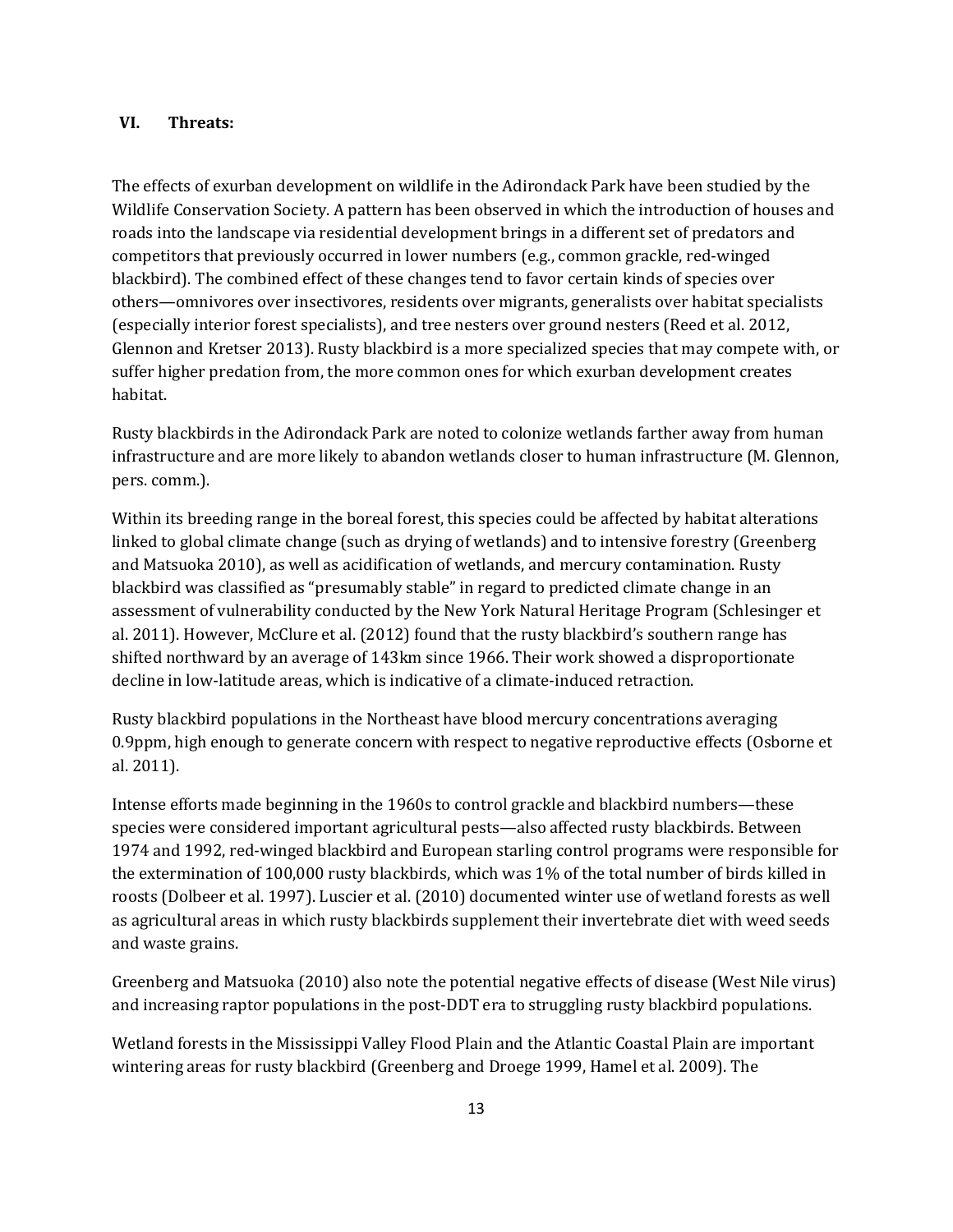conversion of the wetland forests in these areas for agriculture and urban development is considered one of the most significant factors in the decline of the rusty blackbird (Greenberg and Droege 1999). Between 1950 and 1980, more than 25% of flood plain forests along the Mississippi were converted (Hefner and Brown 1984). Qualitative analysis by Hamel et al. (2009) suggests that recent loss of forested wetlands in the Southeast has not been as steep as the decline in rusty blackbird populations over the same period. They state that it is therefore premature to conclude that loss of nonbreeding habitat is the primary cause of population decline, though it likely has contributed.

#### **Are there regulatory mechanisms that protect the species or its habitat in New York?**



Effective in 2011, the USFWS changed regulations on blackbird nuisance control programs to remove rusty blackbird from the list of birds for which no permit is required "because of long-term evidence of population declines throughout much of their range." The new regulations state that a permit must be obtained to control rusty blackbirds, nontoxic shot or bullet must be used, and control actions must be reported.

The provision in the Migratory Bird Treaty Act had a special provision about blackbirds: "A federal permit shall not be required to control yellow-headed, red-winged, rusty, and Brewer's blackbirds, cowbirds, all grackles, crows, and magpies when found committing or about to commit depredations upon ornamental or shade trees, agricultural crops, livestock, or wildlife, or when concentrated in such numbers and manner as to constitute a health hazard or other nuisance..."

In New York, the Environmental Conservation Law does not specifically address rusty blackbirds: "Red-winged blackbirds, common grackles and cowbirds destroying any crop may be killed during the months of June, July, August, September and October by the owner of the crop or property on which it is growing or by any person in his employ."

## **Describe knowledge of management/conservation actions that are needed for recovery/conservation, or to eliminate, minimize, or compensate for the identified threats:**

The Rusty Blackbird Technical Working Group was organized in 2005. In 2009, this group started a "Rusty Blackbird Blitz," an annual 17-day survey period to document population size and trends.

Powell et al. (2010) investigated the implications of rusty blackbirds nesting in the regenerating edges of logged wetlands and concluded that in these regenerating areas, rusty blackbirds may be subject to "equal preference" ecological traps and thus experience a nearly 70% reduction in nest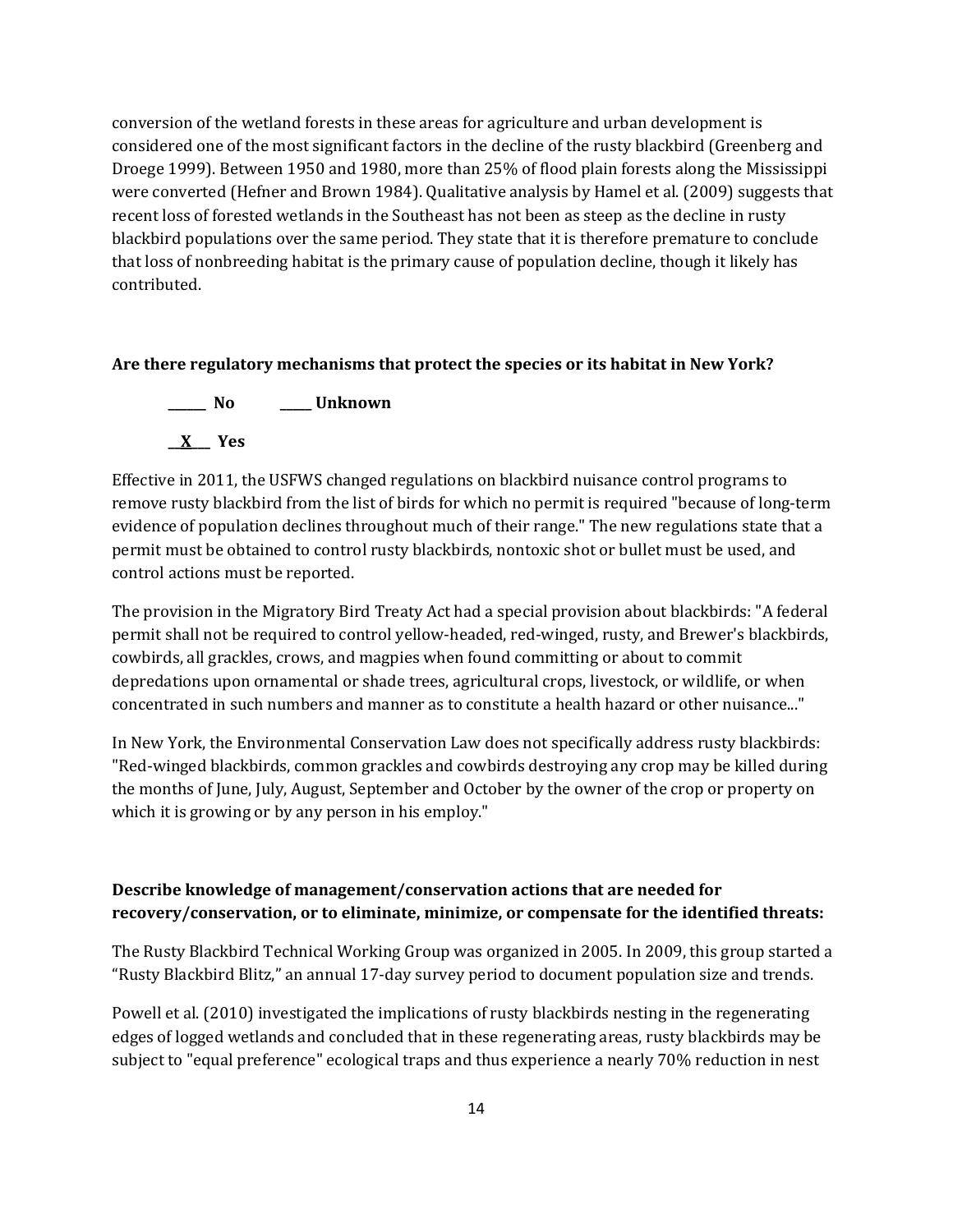survival due to increased predation rates. Powell et al. (2010) suggest that buffers 75 m wide around the perimeter of suitable wetlands should increase the daily nest survival rate.

The NY Comprehensive Wildlife Conservation Strategy (CWCS; NYSDEC 2005) states the need for a management plan for high-altitude conifer forest birds that incorporates the results of the 2004 State Wildlife Grant study on boreal forest birds (Glennon 2010). Conservation actions following IUCN taxonomy are categorized in the table below.

| <b>Conservation Actions</b>       |                                    |  |
|-----------------------------------|------------------------------------|--|
| <b>Action Category</b>            | Action                             |  |
| Land/Water Protection             | Site/Area Protection               |  |
| Land/Water Protection             | Resource/Habitat Protection        |  |
| Land/Water Management             | Site/Area Management               |  |
| <b>External Capacity Building</b> | Alliance & Partnership Development |  |

The CWCS also includes recommendations for the following actions for boreal forest birds, which includes rusty blackbird (NYSDEC 2005).

## **Habitat monitoring:**

\_\_\_\_ Conduct field studies to determine causes for declines of species known to be declining. **Habitat research:**

Complete an inventory and analysis of the distribution and abundance of boreal species.

## **Population monitoring:**

Develop a long term monitoring program to determine population trends of boreal forest birds.

## **State land unit management plan:**

Review Department wildfire management for Forest Preserve lands.

## **VII. References**

Avery, M.L. 1995. Rusty Blackbird (Euphagus carolinus), The Birds of North America Online (A. Poole, Ed.). Ithaca: Cornell Lab of Ornithology; Retrieved from the Birds of North America Online: <http://bna.birds.cornell.edu/bna/species/200> [doi:10.2173/bna.200](http://dx.doi.org/10.2173/bna.200)

Cooke, M. T. 1942. Returns from banded birds-some longevity records of wild birds. Bird-Banding 13:110-119.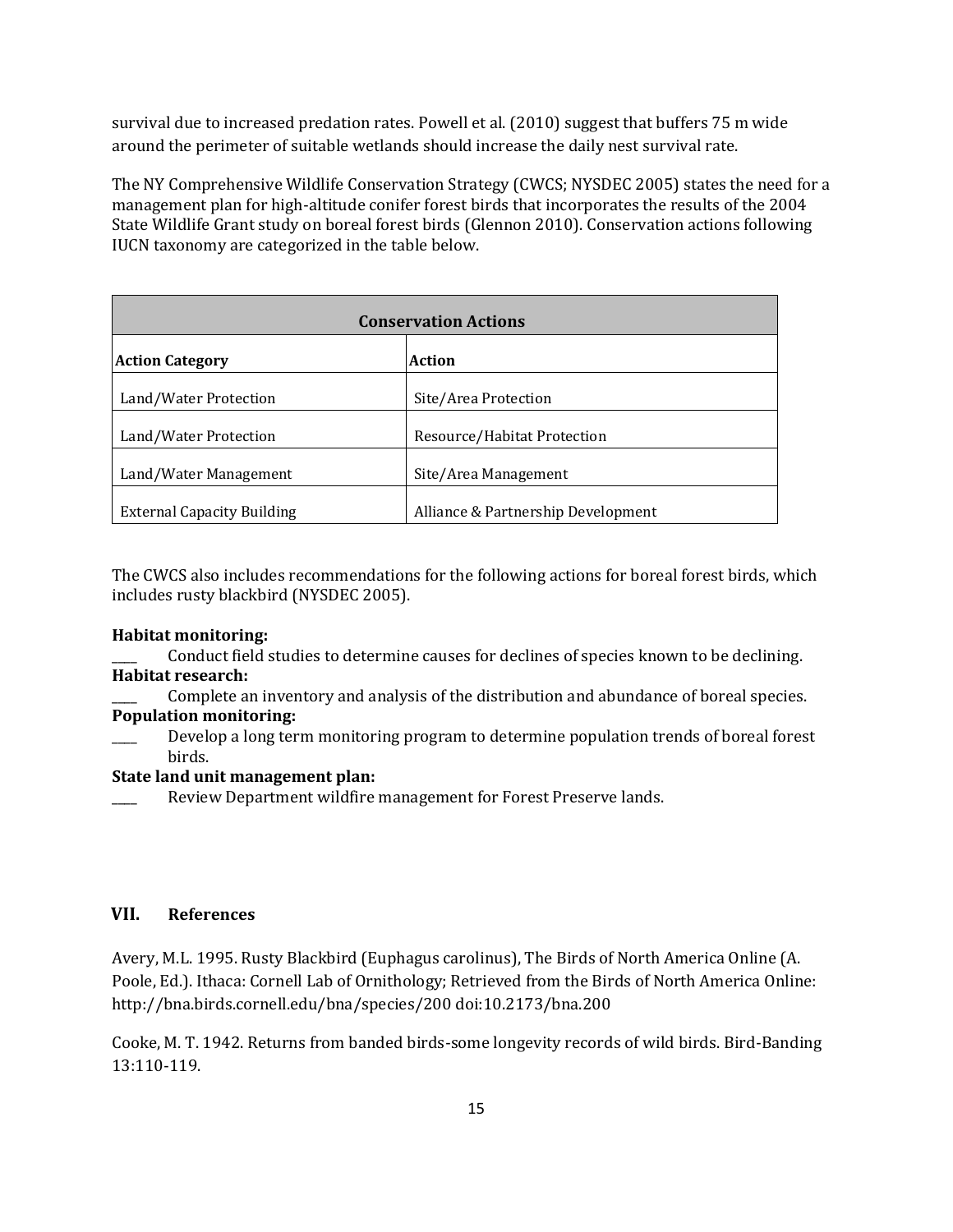COSEWIC. 2006. COSEWIC assessment and status report on the Rusty Blackbird Euphagus carolinus in Canada. Committee on the Status of Endangered Wildlife in Canada. Ottawa. vi + 28 pp. (www.sararegistry.gc.ca/status/status\_e.cfm).

Crowell, K.L. 1998. Rusty blackbird, Euphagus carolinus. Pages 549-550 in Bull's Birds of New York State (E. Levine, ed.). Cornell University Press, Ithaca, NY.

Dolbeer, R.A., D.F. Mott, and J.L. Belant. 1997. Blackbirds and starlings killed at winter roosts from PA-14 applications, 1974-1992: implications for regional population management. Proc. East. Wildl. Damage Meant. Conf. 7:77-86.

Ellison, W. G. 1990. The status and habitat of the Rusty Blackbird in Caledonia and Essex counties. Vermont Fish Wildl. Dep. Woodstock.

Glennon, M. 2010. Distribution and abundance of boreal birds in the Adirondack Park. Final Report to the New York State Department of Environmental Conservation. Wildlife Conservation Society, Saranac Lake, NY.

Glennon, M.J., and H.E. Kretser. 2013. Size of the ecological impact zone associated with exurban development in the Adirondack Park, New York. Landscape and Urban Planning 112:10-17.

Greenberg, R. and S. Droege. 1999. On the decline of the Rusty Blackbird and the use of ornithological literature to document long-term population trends. Conserv. Biol. 13:553-559.

Greenberg, R. , and S. M. Matsuoka. 2010. Rusty Blackbird: mysteries of a species in decline. Condor 112:770–777.

Greenberg, R., D. W. Demarest, S. M. Matsuoka, C. Mettke-Hofmann, D. Evers, P. B. Hamel, J. Luscier, L. L. Powell, D. Shaw, M. L. Avery, K. A. Hobson, P. J. Blancher, and D. K. Niven. 2011. Understanding declines in Rusty Blackbirds. Pp. 107– 126 in J. V. Wells (editor). Boreal birds of North America: a hemispheric view of their conservation links and significance. Studies in Avian Biology (no. 41), University of California Press, Berkeley, CA.

Hamel, P. B., D. De Steven, T. Leininger, and R. Wilson. 2009. Historical trends in Rusty Blackbird nonbreeding habitat in forested wetlands, pp. 341–353. In T. D. Rich, C. Arizmendi, D. W. Demarest, and C. Thompson [eds.], Tundra to Tropics: Connecting Birds, Habitats and People. Proceedings of the 4th International Partners in Flight Conference, 13–16 February 2008. McAllen, TX. Partners in Flight.

Hobson, K.A., R. Greenberg, S.L. Van Wilgenburg, and C. Mettke-Hofmann. 2010. Migratory connectivity in the rusty blackbird: isotopic evidence from feathers of historical and contemporary specimens. The Condor 112(4):778-788.

Lusci er, J. D., S. E. Lehnen, and K. G. Smith. 2010. Habitat occupancy by Rusty Blackbirds wintering in the lower Mississippi Alluvial Valley. Condor 112:841–848.